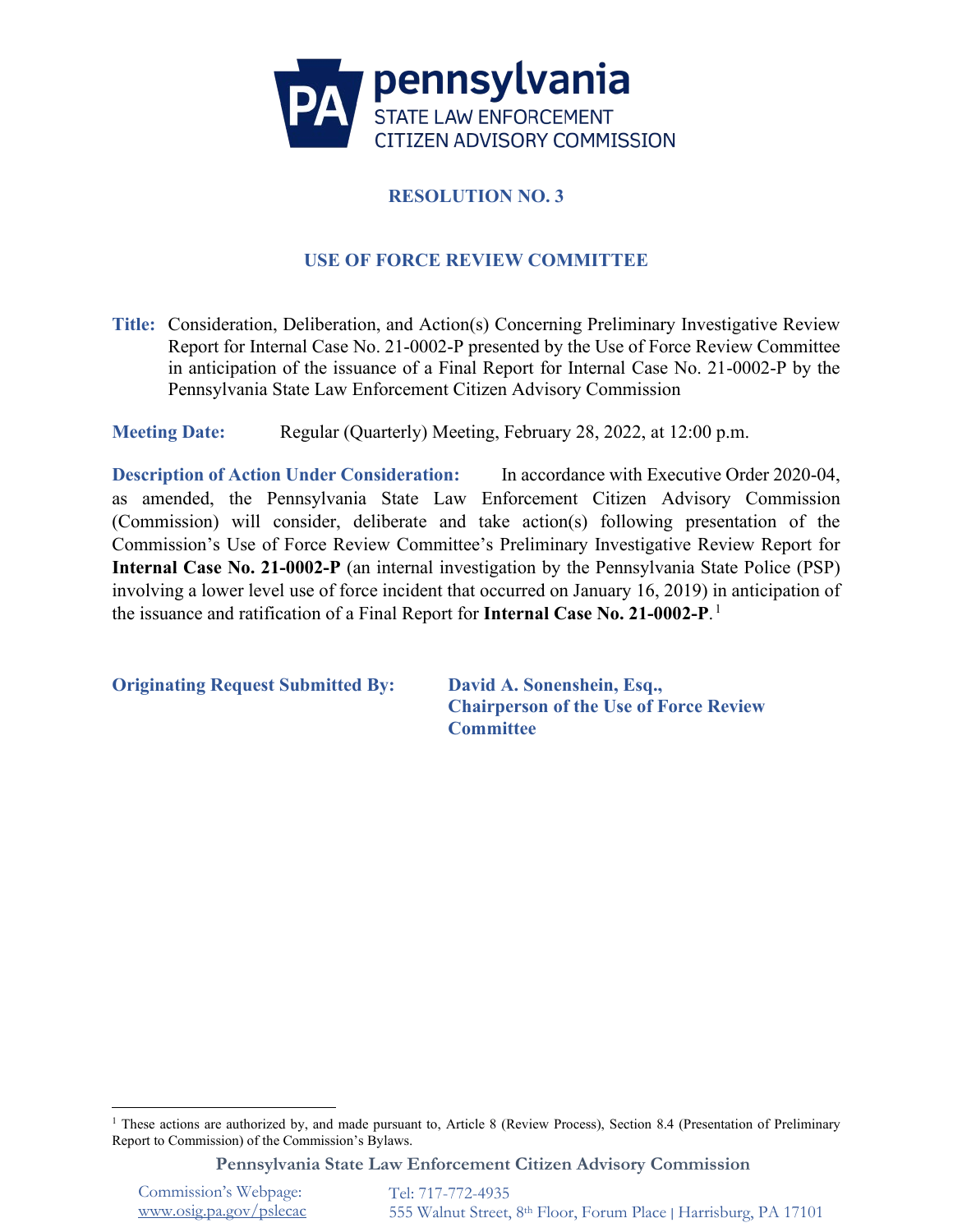

## **RESOLUTION NO. 4**

**Title:** Consideration, Deliberation, and Action(s) Concerning Preliminary Investigative Review Report for Internal Case No. 21-0002-P presented by the Use of Force Review Committee in anticipation of the issuance of a Final Report for Internal Case No. 21-0002-P by the Pennsylvania State Law Enforcement Citizen Advisory Commission

**AND NOW, on this \_\_\_\_\_\_\_\_\_\_\_\_\_\_\_\_ day of \_\_\_\_\_\_\_\_\_\_\_\_\_\_\_\_\_\_\_, 2022, it is hereby certified that:**

**WHEREAS,** the Use of Force Review Committee was duly formed and established by the Pennsylvania State Law Enforcement Citizen Advisory Commission (Commission) at its Regular (Quarterly) Meeting held on August  $6, 2021$  $6, 2021$ ;<sup>1</sup> and

**WHEREAS,** in accordance with Executive Order 2020-04, as amended, the Use of Force Review Committee completed its review of **Internal Case No. 21-0002-P**; and

**WHEREAS,** the Use of Force Review Committee authorized the preliminary drafting and internal production of a Preliminary Investigative Review Report for **Internal Case No. 21-0002- P** at its Special Meeting held on February 3, 2022; and

**WHEREAS,** a draft of the Use of Force Review Committee's Preliminary Investigative Review Report for **Internal Case No. 21-0002-P** was completed and distributed to the Agency Head, Agency's Chief Counsel, and all Commission members for review on February 6, [2](#page-1-1)022;<sup>2</sup> and

**WHEREAS,** the Use of Force Review Committee considered, discussed, deliberated, and took action(s) concerning comments offered by the Covered Agency and/or other Commission members, if any, during its Special Meeting held on February 14, 2022 regarding the Use of Force Review Committee's preliminary Findings and Conclusions, Additional Factor(s) for Consideration and Recommendation(s) for Corrective Action(s) contained in the draft of the Preliminary Investigative Review Report for **Internal Case No. 21-0002-P**; [3](#page-1-2) and

**WHEREAS,** following consideration and deliberation of the Covered Agency's comments contained in, and amendment of its draft report, the Use of Force Review Committee adopted and ratified its Findings and Conclusions, Additional Factor(s) for Consideration and Recommendation(s) for Corrective Action(s) during its Special Meeting held on February 14, 2022 for presentation to, and further consideration by, the Commission; and

**Pennsylvania State Law Enforcement Citizen Advisory Commission**

<span id="page-1-0"></span><sup>&</sup>lt;sup>1</sup> This action is authorized by, and made pursuant to, Article 8 (Review Process), Section 8.2 (Commission Sub-Committees and Review Committees) of the Commission's Bylaws.

<span id="page-1-1"></span><sup>&</sup>lt;sup>2</sup> This action is authorized by, and made pursuant to, Article 8 (Review Process), Section 8.2 (Commission Sub-committees and Review Committees) of the Commission's Bylaws.

<span id="page-1-2"></span><sup>3</sup> This action is authorized by, and made pursuant to, Article 8 (Review Process), Section 8.3 (Covered Agency's Opportunity to Respond to Preliminary Report) of the Commission's Bylaws.